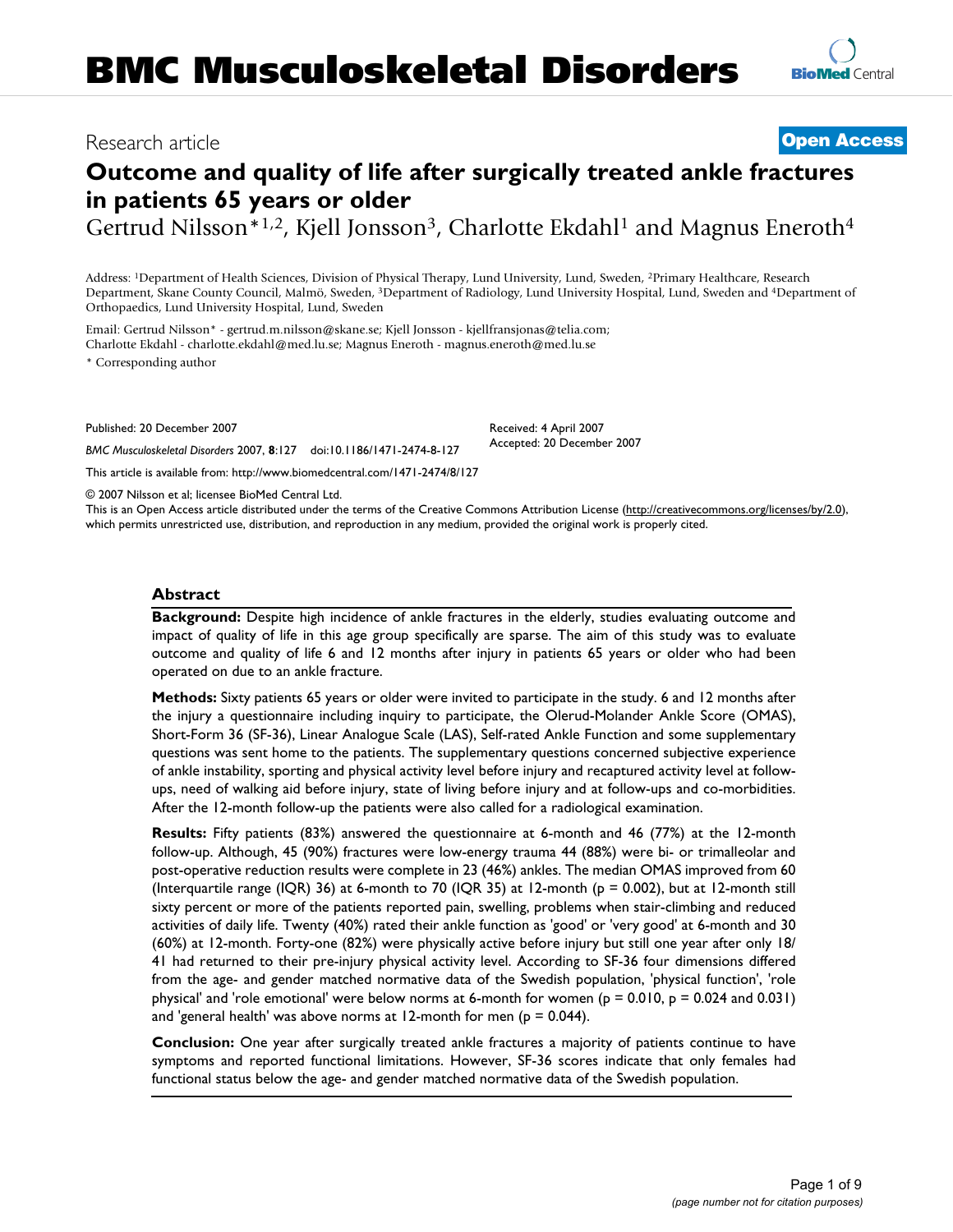## **Background**

Over the recent decades the incidence of ankle fractures has increased especially among the elderly [1,2]. In Finland the total annual number of ankle fractures due to minimal trauma increased in persons over 60 years of age from 369 (57/100 000) in 1970 to 1545 (159/100 000) in 2000. If this trend continues there will be three times more low-trauma ankle fractures in 2030 [2].

Some studies evaluating subjective recovery have reported only slight disability after surgically treated ankle fractures [3-6]. Although later reports have shown poorer results than has been previously described [7-9]. Day *et al.* showed that 36% of the studied patients had fair or poor outcome 10 years after injury [8] and Lash *et al.* concluded that patients can be expected to experience functional difficulties two years post-treatment [7]. We found in an earlier study of patients aged 18–64 years that pain, stiffness and swelling were reported from more than half of the patients and 40% had problem when using stairs both one and three years after injury even though only 18% had a remaining slight fracture displacement or discrete signs of osteoarthritis [9]. However, all these studies have included all ages, also younger persons and except for in the study by Nilsson *et al.*[9] not divided the study results per age group, which means there is lack of information and outcome after ankle fractures explicit in the elderly.

Age has been reported as a predictor of outcome. An age of more than forty years was found to give lower scored functional recovery as measured by the Olerud-Molander Ankle Score (OMAS) in patients 18–64 years of age [9]. Recently similar results were also found in patients 16–89 years of age by Egol *et al.* using the Short Musculoskeletal Function Assessment (SMFA) [10]. Fink *et al.* studied number of 'bed days' and 'limited activity days' during a mean follow up period of 3.8 years after fractures in postmenopausal women. After an ankle fracture 57% reported one or more 'bed days' (second place after hip fracture) and 90% reported 'limited activity days' (fourth place after hip, vertebral and humerus fractures) [11]. Ho *et al.* studied 18 postmenopausal women one year after injury and found generally satisfactory outcome using the Functional Independence Measure (FIM) [12]. In that study neither subjectively scored ankle function or quality of life was evaluated [12].

As the population of the aged continues to grow in number and the ankle fractures can be expected to increase in the elderly it is important to evaluate outcome in this age group specifically. The aim of this study was to evaluate outcome and quality of life 6 and 12 months after injury in patients 65 years or older who had been operated on due to an ankle fracture.

## **Methods**

## *Subjects*

During January 2003 – April 2005, 65 consecutive subjects (44 women and 21 men) 65 years or older were operated on due to an ankle fracture at the Department of Orthopaedics, University Hospital, Lund, Sweden. At the first follow-up 6 months later three patients had died and two were unable to participate due to dementia. Thus 60 patients were invited and 50 (83%), 16 men and 34 women, accepted to participate and answered the questionnaire at 6-month follow-up. At 12-month 46 (77%) subjects answered and radiographic examination was performed in 42 (70%).

## *Design*

In this case-series a descriptive design was used. Six months after the injury a letter, including information about the study, inquiry to participate and a questionnaire, was sent home to the patients. When accepted to participate written informed consent had to be returned in a prepaid envelope together with the completed questionnaire. One reminder was sent after two weeks to those who did not answer. A new questionnaire including the same questionnaire material was sent home after another 6 months. After the 12-month follow-up the patients were also called for a radiographic examination. The Research Ethics Committee at the Lund University approved the study (LU 513-03).

## *Outcomes*

## *Fracture characteristics and treatment*

Information like injured side, type of trauma, type of fracture, type of surgery, number of days spent in hospital, plaster time, weight bearing during plaster time, co-morbidities and complications were registered in standardised protocols.

## *Olerud-Molander Ankle Score*

The Olerud-Molander Ankle Score (OMAS) is a selfadministered patient questionnaire. The scale is a functional rating scale from 0 (totally impaired) to 100 (completely unimpaired) and is based on nine different items: pain, stiffness, swelling, stair climbing, running, jumping, squatting, supports and activities of daily living. OMAS has been frequently used to evaluate subjectively scored function after ankle fracture [3,6,13,14]. The score is validated against (a) linear analogue scale (LAS) measuring subjective recovery, (b) range of motion in loaded dorsal extension, (c) presence of osteoarthritis and (d) presence of dislocations on radiographs, and it has been found to correlate well with these four parameters [13]. No floor or ceiling effects have been reported [15].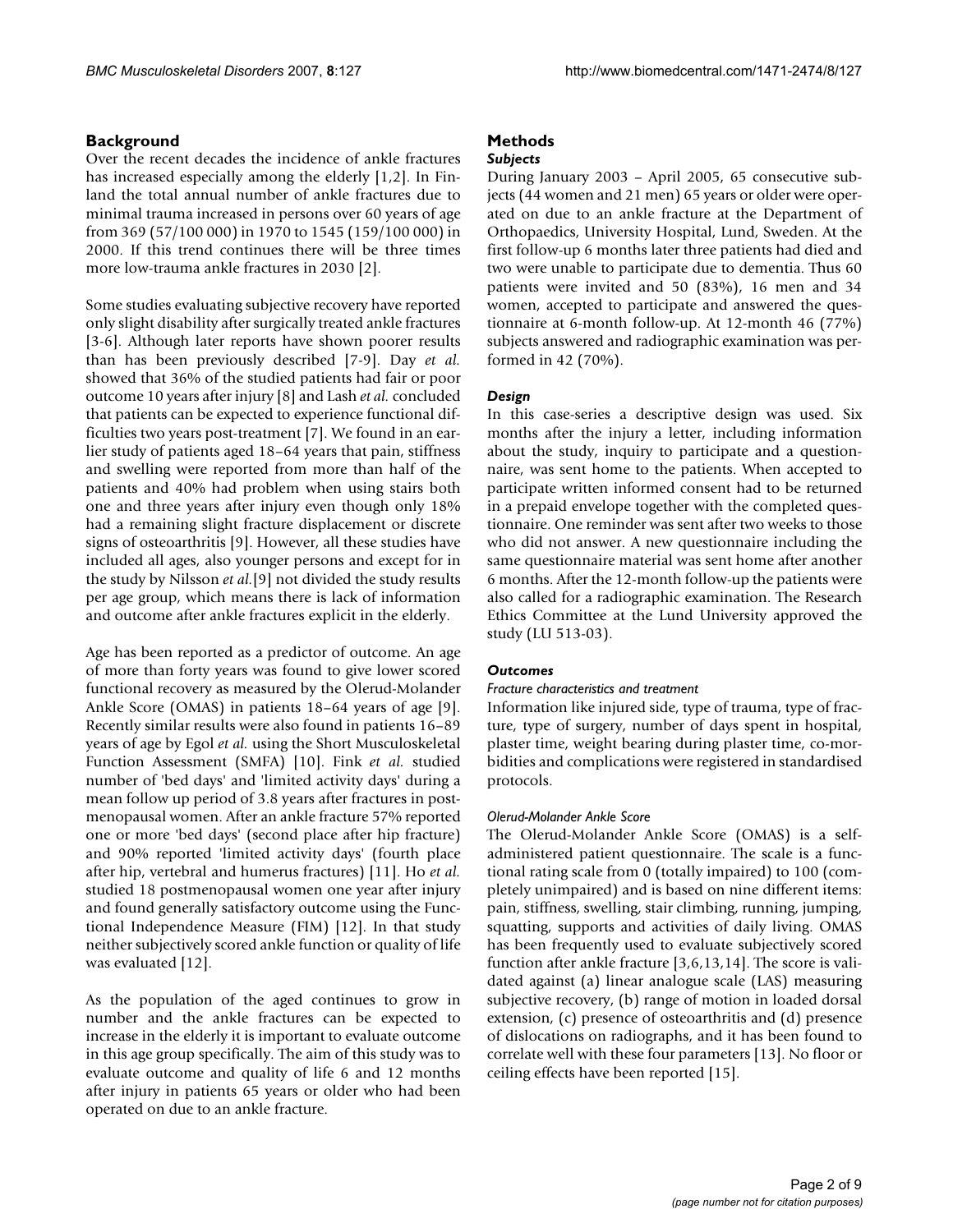#### *Linear Analogue Scale*

The patients had to mark their subjective ankle function on a 15 cm long linear analogue scale (LAS) with the ends marked 'perfectly normal function' and 'worst possible function'. The distance between the end of the scale and the mark was measured and was registered as a percentage of 'perfectly normal function', which was graded as 100% [13]. LAS has been validated against OMAS in patients with surgically treated ankle fractures and was found to correlate well with this ankle score [13].

#### *Self-rated ankle function*

The patients were asked to evaluate their present ankle function as 'very good' (score =  $1$ ), 'good' (score =  $2$ ), 'fair'  $(\text{score} = 3)$ , 'poor'  $(\text{score} = 4)$  and 'very poor'  $(\text{score} = 5)$ .

#### *Short-Form 36*

The Short-Form 36 (SF-36) is a self-administered generic questionnaire designed to evaluate health-related quality of life. The instrument measures eight health domains using eight scales assessing physical function (PF), role limitation due to physical problems (RP), bodily pain (BP), general health (GH), vitality (VT), social function (SF), role limitation due to emotional problems (RE), and mental health (MH). The subscales range from 0–100 and low score implies poor health status, high score implies good health status [16]. The SF-36 has been validated for use in Sweden and normative data on healthy people have been reported [17]. No studies evaluating reliability and validity of SF-36 for use in people with ankle fractures have been found. However, SF-36 is widely accepted as a generic outcome measure and has been employed in some studies concerning patients with ankle fractures [6,18-21]. In the present study, norms of the Swedish population for males and women 65 years or older were compared to patients' results [22].

#### *Supplementary questions*

The questionnaire was supplemented with additional questions concerning subjective experience of ankle instability. The answering alternatives were: none; 1–2 episodes/year (during exercise); 1–2 episodes/month (during exercise); when walking on uneven ground; when walking on even ground; constant (severe) using ankle support [23]. Sporting or physical activity level before injury and recaptured physical activity level at follow-ups had to be filled in. The information given was then transformed into the Physical Activity Scale by Grimby by the investigator (GN) [24]. The other questions concerned the need of and if so type of walking aid before the injury, state of living before injury and at follow-ups, co-morbidities and if having visited a physiotherapist after plaster removal.

#### *Radiographic examination*

Radiographic examination including ankle joint congruency, fracture healing, fracture reduction and presence of osteoarthritis (loss of joint space less than 50%; loss of joint space more than 50% but no bone-to-bone contact; bone-to-bone contact) was performed pre-surgery, postsurgery and median 16 (range 12–32 (IQR 8.3)) months post-surgery. All radiographs were examined by the same radiologist (KJ). Results from radiographic examination were registered in standardised protocols.

#### *Statistics*

Statistical analyses were performed using SPSS software, version 11.5. Continuous variables were checked regarding assumptions underlying parametric and nonparametric statistics, and were described and analysed accordingly. To analyse differences between 6-month and 12-month follow-up regarding OMAS, LAS and self-rated ankle function the Wilcoxon's Signed Rank test was used. To analyse differences between men and women regarding age, OMAS, LAS and self-rated ankle function the Mann-Whitney *U*-test was employed. When comparing the results from SF-36 to the norms of the age- and gender matched Swedish population the Independent-Samples *t*-test was used. In analysing the differences between men and women regarding type of fracture, fracture reduction results and presence of osteoarthritis the Chi-square test was used. Spearman's coefficient of correlation was used for analysis between OMAS and LAS. An alpha level of < 0.05 was regarded as significant.

## **Results**

#### *Patient characteristics*

The age of women was median 72 years (range 65–89) (IQR 14) and of men 71 (range 66–80) (IQR 6). There was no difference regarding age between men and women  $(p = 0.417)$ . Thirty-nine (78%) patients had one or more co-morbidities and of those 21 had impairments and disabilities in the musculoskeletal system, of those 10 were prior surgeries due to: hip-fracture  $(n = 1)$ , hip-arthritis  $(n = 1)$  $= 5$ ), knee-arthritis (n = 3) and foot-fracture and hallux valgus ( $n = 1$ ). Four patients had diabetes.

#### *Fracture characteristics and treatment*

Forty-five (90%) of the fractures were low-energy trauma; 31 had stumbled or slipped on the ground or in a slope and 9 had stumbled in a staircase, five were minor bicycle accidents. Three fractures had occurred when falling from height and were thereby classified as high-energy trauma. In two cases the information was missing. The left ankle was injured in 28 subjects and the fractures were classified as 39 SE IV (supination-eversion grade IV), 2 SE III, 2 SE II, 1 SA II (supination-adduction), 1 SA I, 2 PE IV (pronation-eversion), 2 PE III and 1 PA II (pronation-abduction) [25] with no differences between men and women ( $p =$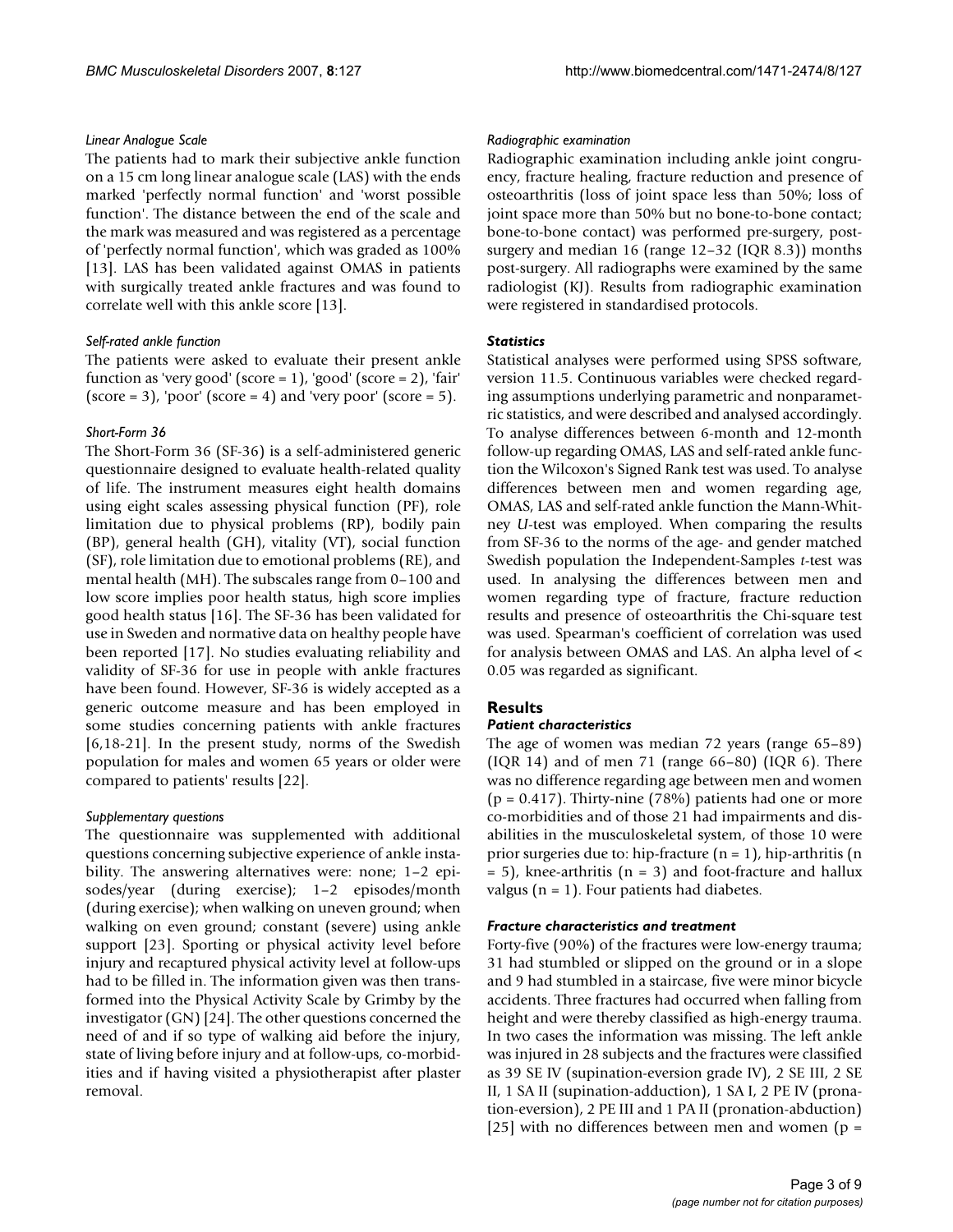0.442). Twenty-six ankles were treated with internal fixation as described by Wiberg-Cedell [26], four patients with the method described by the AO group [27] and 14 patients with a combination of these two methods. Five patients were operated with percutanous fixation due to open fractures. One patient was initially planned for surgical treatment of the fracture but due to other diseases non-surgical intervention had to be chosen. This patient was included in the study. Superficial wound infection occurred in one patient, two had a deep infection and one had deep infection and also local skin necrosis (Table 1).

All patients were given a below knee plaster cast and the median time in plaster was 43 (range 37–125 (IQR 6)) days. During the first two weeks after surgery 43 (86%) patients were prescribed non-weight bearing and during the next four weeks 29 (58%) had the same prescription. After 6 weeks there were still 12 (24%) persons who were ordered not full weight bearing on their fractured leg. Eight patients had another surgical procedure, all due to symptoms related to the osteosynthetic material.

| Table I: Fracture characteristics and treatment in subjects 65 |
|----------------------------------------------------------------|
| years or older with surgically treated ankle fracture          |

| <b>Variables</b>                   | Subjects $n = 50$ |
|------------------------------------|-------------------|
| Gender                             |                   |
| - men                              | 34                |
| - women                            | 16                |
| <b>Injured side</b>                |                   |
| - left                             | 28                |
| - right                            | 22                |
| Type of trauma                     |                   |
| - low energy                       | 45                |
| - high energy                      | 3                 |
| - missing                          | $\mathbf{2}$      |
| Type of fracture*                  |                   |
| - SE IV                            | 39                |
| - SE III                           | 2                 |
| - SE II                            | $\overline{2}$    |
| - SA II                            | ı                 |
| - SA I                             | ı                 |
| - PE IV                            | 2                 |
| - PE III                           | $\overline{2}$    |
| - PA II                            | ı                 |
| <b>Operation technique</b>         |                   |
| - Wiberg-Cedell                    | 26                |
| - AO                               | 4                 |
| - mixed technique                  | 4                 |
| - percutan fixation                | 5                 |
| - non-sugical                      | ı                 |
| <b>Complications</b>               |                   |
| - no complications                 | 48                |
| - superficial infection            | ı                 |
| - deep infection and skin necrosis |                   |

 $*SE$  = supination-eversion;  $SA$  = supination-adduction

PE = pronation-eversion; PA = pronation-abduction

Median hospital stay was five (range 2–62 (IQR 3.5)) days. All but one had returned to the same state of living as before injury at the 6-month follow-up, although 17 (34%) patients needed care for between one and ten weeks in a nursing home before being able to return back to their ordinary living. After plaster removal 19 patients were reviewed between one and five times at the orthopaedic clinic, in 12 cases the visits were initiated by the doctor as check-ups and in 7 cases initiated by the patients mostly due to pain. Twenty-eight patients (56%) had visited a physiotherapist.

## *Olerud-Molander Ankle Score*

The first follow-up occurred 6.8 (SD 0.69) months after surgery and the median OMAS at that time was 60 (IQR 36.25). The last follow-up occurred 12.7 (SD 0.71) months after surgery and the corresponding figures at that time was 70 (IQR 35). In the total sample and in women there was a significant improvement between the two follow-ups ( $p = 0.002$ ) and ( $p = 0.005$ ) (Table 2). There was no difference between men and women neither at 6 month ( $p = 0.133$ ) nor at 12 month ( $p = 0.188$ ). Some sort of pain was reported from 35 (70%) subjects at 6 month and from 27 (59%) at 12-month and mostly when walking on uneven surface. More than half of the subjects experienced stiffness. About 75% reported swelling and problems when stair-climbing at 6-month and still at 12 month more than half of the patients had reduced activities of daily living compared to pre-injury (Table 3).

## *Linear Analogue Scale*

The median Linear Analogue Scale (LAS) at 6-month was 74 (IQR 28) and at 12 month 83 (IQR 33). There was a significant improvement between the two follow-ups in

**Table 2: Results from Olerud-Molander Ankle Score (OMAS), Linear Analogue Scale (LAS) and Self-rated ankle function 6 and 12-months after surgically treated ankle fracture**

|                                       | 6-month<br>follow-up<br>Median (IQR) | l 2-month<br>follow-up<br>Median (IQR) | p-value |
|---------------------------------------|--------------------------------------|----------------------------------------|---------|
| <b>OMAS (0-100)</b>                   |                                      |                                        |         |
| - women ( $n = 32$ )                  | 55.0 (36.0)                          | 65.0 (28.75)                           | 0.005   |
| - men (n = 14)                        | 67.5 (36.25)                         | 80.0 (28.75)                           | 0.152   |
| - total ( $n = 46$ )                  | 60.0 (36.25)                         | 70.0 (35.0)                            | 0.002   |
| LAS (0-100)                           |                                      |                                        |         |
| - women ( $n = 29$ )                  | 71.0 (32.5)                          | 85.0 (36.0)                            | 0.011   |
| - men (n = 14)                        | 75.5 (18.5)                          | 80.5 (37.5)                            | 0.387   |
| - total $(n = 43)$                    | 74.0 (28.0)                          | 83.0 (33.0)                            | 0.010   |
| Self-rated ankle<br>function $(1-5)*$ |                                      |                                        |         |
| - women ( $n = 32$ )                  | 3.0(1.0)                             | 2.0(1.75)                              | 0.060   |
| - men (n = 14)                        | 2.5(1.0)                             | 2.5(2.0)                               | 0.480   |
| - total (n = 46)                      | 3.0(1.0)                             | 2.0(2.0)                               | 0.049   |

IQR = Interquartile range;  $*$  I = very good; 2 = good; 3 = fair;  $4 = poor$ ;  $5 = very poor$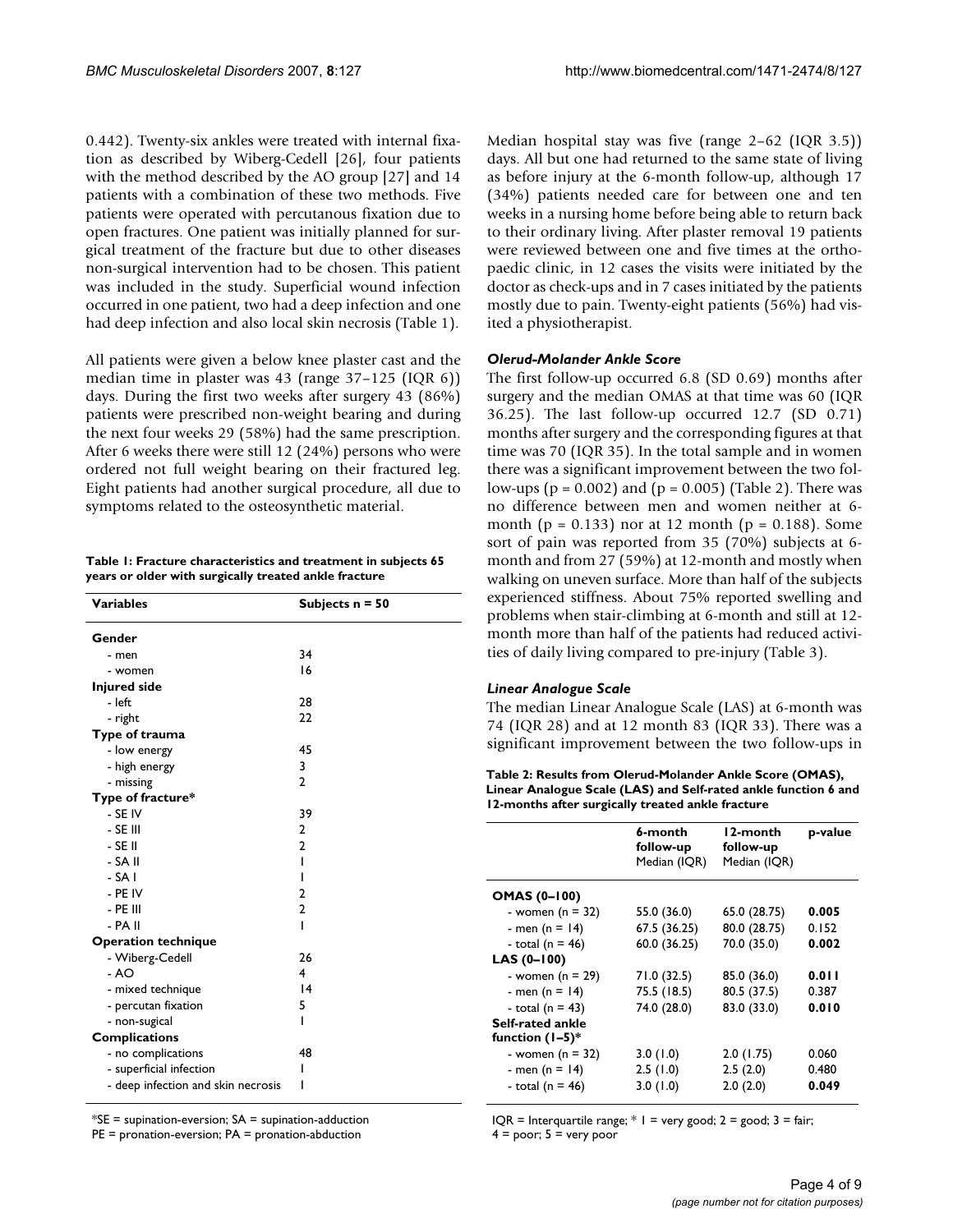the total sample  $p = 0.010$  and in women ( $p = 0.011$ ) (Table 2). There was no difference between men and women neither at 6-month ( $p = 0.686$ ) nor at 12 month (p = 0.562). A correlation of  $r_s = 0.68$  (p < 0.001) was found between OMAS and LAS at 6-month and 0.72 (p < 0.001) at 12-month.

#### *Self-rated ankle function*

The median value for self-rated ankle function had increased from 3 (fair) to 2 (good) between the 6- and 12 month follow-up in the total sample  $(p = 0.049)$  (Table

**Table 3: Frequencies of patients and scoring weights from the nine domains of Olerud-Molander Ankle Score (OMAS) 6 and 12 months after surgically treated ankle fracture**

| Items                           | <b>OMAS</b><br>6-month<br>n = 50 | OMAS<br>l 2-month<br>$n = 46$ | <b>Scoring</b><br>weights |
|---------------------------------|----------------------------------|-------------------------------|---------------------------|
| Pain                            |                                  |                               |                           |
| - None                          | 15                               | 19                            | 25                        |
| - While walking on              | 26                               | 21                            | 20                        |
| uneven surface                  |                                  |                               |                           |
| - While walking on even         | 2                                | 2                             | 10                        |
| surface outdoors                |                                  |                               |                           |
| - While walking indoors         | 2                                | 3                             | 5                         |
| - Constant and severe           | 5                                | I                             | 0                         |
| <b>Stiffness</b>                |                                  |                               |                           |
| - None                          | 21                               | 23                            | 10                        |
| - Stiffness                     | 29                               | 23                            | 0                         |
| Swelling                        |                                  |                               |                           |
| - None                          | $\overline{2}$                   | 18                            | 10                        |
| - Only evenings                 | 30                               | 23                            | 5                         |
| - Constant                      | 8                                | 5                             | 0                         |
| <b>Stair-climbing</b>           |                                  |                               |                           |
| - No problems                   | 13                               | 16                            | $\overline{0}$            |
| - Impaired                      | 33                               | 27                            | 5                         |
| - Impossible                    | 4                                | 3                             | 0                         |
| <b>Running</b>                  |                                  |                               |                           |
| - Possible                      | 12                               | 13                            | 5                         |
| - Impossible                    | 38                               | 33                            | 0                         |
| <b>Jumping</b>                  |                                  |                               |                           |
| - Possible                      | 2                                | П                             | 5                         |
| - Impossible                    | 38                               | 34                            | 0                         |
| <b>Squatting</b>                |                                  |                               |                           |
| - No problems                   | 20                               | 18                            | 5                         |
| - Impossible                    | 30                               | 28                            | 0                         |
| <b>Support</b>                  |                                  |                               |                           |
| - None                          | 28                               | 31                            | $\overline{0}$            |
| - Taping, wrapping              | 7                                | 4                             | 5                         |
| - Stick or crutch               | 7                                | 4                             | 0                         |
| - Walking frame                 | 7                                | 7                             | 0                         |
| - Wheel-chair                   | ı                                |                               | 0                         |
| <b>Activities of daily life</b> |                                  |                               |                           |
| - Same as before injury         | 21                               | 18                            | 20                        |
| - Loss of tempo                 | $\overline{2}$                   | $\overline{14}$               | 15                        |
| - Change to simpler             | $\overline{14}$                  | 12                            | 10                        |
| activity                        |                                  |                               |                           |
| - Severely impaired             | 3                                | 2                             | 0                         |
| activity                        |                                  |                               |                           |

2). Eight patients scored 'very good' function at 6-month follow-up, 12 scored 'good', 24 scored 'fair', 4 scored 'poor' and 2 scored 'very poor'. The corresponding figures at 12-month were 12 'very good', 15 'good', 10 'fair', 8 'poor' and 1 'very poor' (Figure 1).

#### *Short-form SF-36*

The women deviated from the age-and gender matched normative data of the general population regarding 'physical function' ( $p = 0.010$ ), 'role physical' ( $p = 0.024$ ) and 'role emotional'  $(p = 0.031)$  at 6-month follow-up showing impaired results. The differences were eliminated at 12-month (Table 4). No deviations were found in men at 6-month follow-up but at 12-month the men deviated from the normative data regarding 'general health' ( $p =$ 0.044) showing improved results in the patient group (Table 5).

#### *Supplementary questions*

Out of the 50 patients 30 (60%) experienced functional ankle instability, mostly when walking on uneven ground, at 6-month follow-up and 24 (52%) had the experience at 12-month. Before injury 41 (82%) were physically active, 24 at a lower level and 16 at a moderate and one at high level. After 6 months 13/41 had returned to the same activity level and 18/41 after 12 months. Ten subjects used a walking aid before injury, mostly a walking frame. After 6-months 13 were in the need of walking aid and one needed a wheel-chair.



#### **Figure 1**

**Self-rated ankle function**. Self-rated ankle function 6 and 12 months after surgically treated ankle fracture in patients 65 years or older.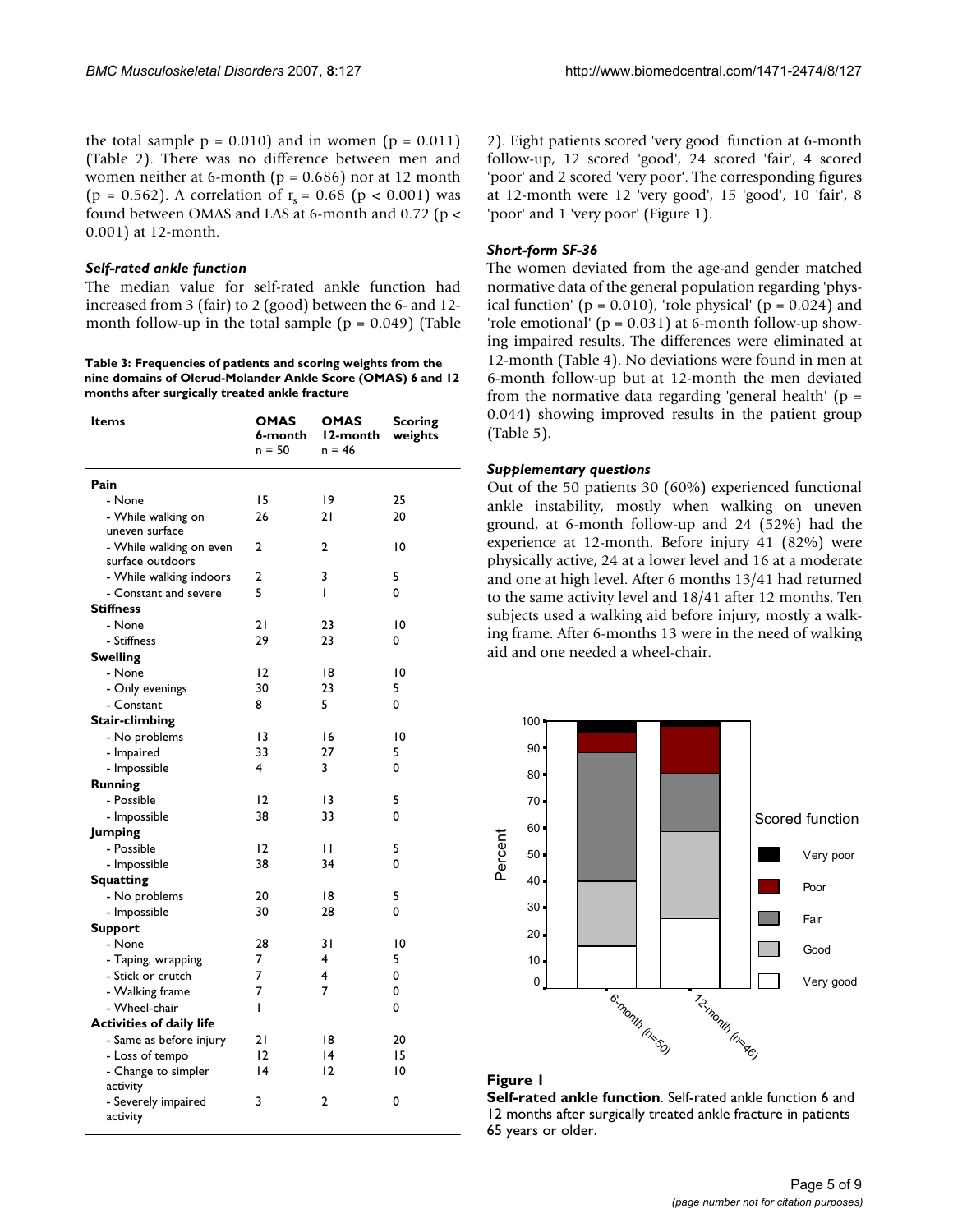| SF-36 sub-scales               | 6-month follow-up<br>$(n = 31)$ Mean $(SD)$ | 12-month follow-<br>$up(n = 31)$ Mean<br>(SD) | Norms of the<br>Swedish population<br>Mean (95% CI) | p-values* 6-month<br>follow-up | p-values <sup>¤</sup> 12-<br>month follow-up |
|--------------------------------|---------------------------------------------|-----------------------------------------------|-----------------------------------------------------|--------------------------------|----------------------------------------------|
| <b>Physical</b><br>functioning | 52.7(27.6)                                  | 60.3(27.4)                                    | $66.3(64.0 - 68.5)$                                 | 0.010                          | 0.278                                        |
| Role physical                  | 42.7 (39.9)                                 | 51.6(43.7)                                    | $59.8(56.2 - 63.5)$                                 | 0.024                          | 0.217                                        |
| <b>Bodily pain</b>             | 64.6 (22.5)                                 | 73.2 (25.4)                                   | $65.7(63.3 - 68.0)$                                 | 0.796                          | 0.134                                        |
| <b>General health</b>          | 65.2 (20.0)                                 | 67.4(25.4)                                    | $63.0 (60.9 - 65.1)$                                | 0.559                          | 0.519                                        |
| <b>Vitality</b>                | 61.6(20.6)                                  | 61.4(20.9)                                    | $64.2(61.9 - 66.4)$                                 | 0.490                          | 0.487                                        |
| Social functioning             | 79.0 (26.9)                                 | 79.8 (25.8)                                   | 82.9 (80.9-84.8)                                    | 0.429                          | 0.389                                        |
| Role emotional                 | 53.8 (46.9)                                 | 68.8 (44.71)                                  | 72.8 (69.4–76.2)                                    | 0.031                          | 0.452                                        |
| <b>Mental health</b>           | 73.5 (22.4)                                 | 74.3 (22.0)                                   | 77.3 (75.4–79.2)                                    | 0.358                          | 0.457                                        |

**Table 4: SF-36 in women over 65 years of age 6 and 12 months after surgically treated ankle fracture and the age- and gender matched norms of the Swedish population**

\* p-values comparing patients results to normative data at 6-month follow-up;

¤ p-values comparing patients results to normative data at 12-month follow-up

**Table 5: SF-36 in men over 65 years of age 6 and 12 months after surgically treated ankle fracture and the age- and gender matched norms of the Swedish population**

| SF-36 sub-scales               | 6-month follow-up<br>$(n = 31)$ Mean $(SD)$ | 12-month follow-<br>$up(n = 31)$ Mean<br>(SD) | Norms of the<br>Swedish population<br>Mean (95% CI) | p-values* 6-month<br>follow-up | p-values¤ 12-<br>month follow-up |
|--------------------------------|---------------------------------------------|-----------------------------------------------|-----------------------------------------------------|--------------------------------|----------------------------------|
| <b>Physical</b><br>functioning | 71.6 (24.2)                                 | 77.5 (20.6)                                   | 73.8 (71.6–76.0)                                    | 0.717                          | 0.514                            |
| Role physical                  | 56.3 (44.3)                                 | 67.9(39.7)                                    | $64.9(61.4 - 68.5)$                                 | 0.446                          | 0.785                            |
| <b>Bodily pain</b>             | 67.9(20.0)                                  | 65.6 (22.9)                                   | 70.6 (68.3-72.9)                                    | 0.602                          | 0.427                            |
| <b>General health</b>          | 76.7 (20.7)                                 | 76.8 (16.7)                                   | $66.8(64.8 - 68.8)$                                 | 0.075                          | 0.044                            |
| <b>Vitality</b>                | 71.5(18.2)                                  | 72.1 (18.7)                                   | 68.7 (66.5-70.9)                                    | 0.554                          | 0.503                            |
| Social functioning             | 84.4 (23.9)                                 | 90.2 (15.6)                                   | 87.4 (85.5–89.3)                                    | 0.621                          | 0.518                            |
| Role emotional                 | 68.8 (43.0)                                 | 76.9 (34.4)                                   | 77.2 (74.1–80.3)                                    | 0.444                          | 0.977                            |
| <b>Mental health</b>           | 82.8 (15.8)                                 | 77.7 (18.2)                                   | $83.5(81.8 - 85.1)$                                 | 0.852                          | 0.256                            |

\* p-values comparing patients results to normative data at 6-month follow-up;

¤ p-values comparing patients results to normative data at 12-month follow-up

#### *Radiological examination*

Thirty-nine (78%) of the fractures were SE IV, showing the same injury pattern; dorsally or laterally dislocated talus and a malleolar fragment. The postoperative radiographic results showed complete ankle joint congruency in 40  $(80\%)$  ankles, < 2 mm in-congruency in 6  $(12\%)$  and > 2 mm in-congruency in two and in two cases the information was missing. Fracture reduction was complete in 23 (46%) ankles, < 2 mm displacement in 14 (28%), > 2 mm in 13 (26%) with no differences between men and women ( $p = 0.531$ ). A new radiographic examination was performed in 42 subjects 16 (range 12–32) (IQR 8.3) months after surgery and at that time all fractures were healed and 37/42 ankles showed joint congruency. Fracture reduction was complete in 31/42 ankles, < 2 mm displacement in 4 and > 2 mm in 7. Four patients had discrete signs of osteoarthritis (a loss of joint space less than 50%), two had moderate osteoarthritis (a loss of joint space of more than 50% but no bone-to-bone contact) and one had severe osteoarthritis (bone-to-bone contact) with no differences between men and women (p  $= 0.603$ ).

#### **Discussion**

The results of this study indicate that a majority of patients continue to have symptoms and reported functional limitations still one year after surgically treated ankle fractures. Sixty percent of the patients or more reported ankle pain, swelling and problems when using stairs and reduced activities of daily life still one year after injury. Eighty-two percent were physically active before injury but less than half of the patients had returned to their preinjury activity level one year after. Health-related quality of life was influenced in women but not in men. Most of the fractures were bi-or trimalleolar and less than half of the fractures were reduced completely postoperatively.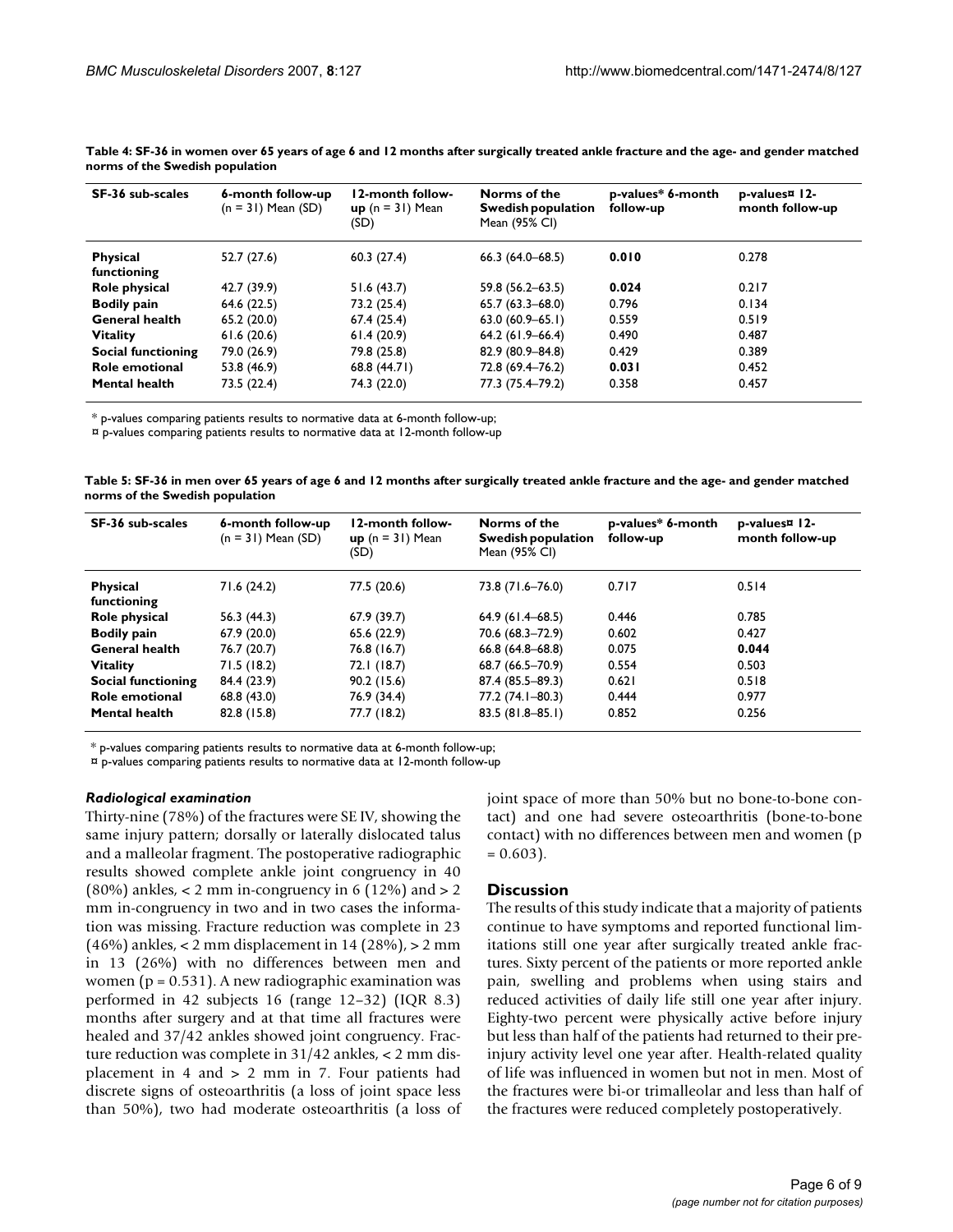Subjective ankle function as measured by OMAS, LAS and self-rated ankle function increased between the two follow-ups in the total sample. In women the results from OMAS and LAS increased significantly but in men no differences were detected. However, due to the low number of men there could be a risk analysing each gender. It cannot be excluded that differences would have been found also in men in a larger sample (type II error). The distribution between men and women in the studied group could be expected as ankle fractures occur in men more often in younger ages, whereas women injure more frequently after the age of 50 [28].

Many studies have evaluated outcome and subjectively scored function after surgically treated ankle fractures [3- 7,9,10,20,29-31], but none of these studies have evaluated outcome in the elderly specifically. The only study found publishing OMAS results for different age groups is that of Lash *et al.* including 74 patients, 22 men and 52 women, 22–89 years of age. A mean score of 76 points was found in the age group 17–40, 79 points in the age group 41–60 and 84 points in the age group 61–89 two years after injury showing improved results with age [7]. However, the differences were not significant and in that study only two thirds of the fractures were surgically treated [7].

Earlier studies including also younger age groups showed better function as measured by OMAS one year after injury compared to the results in the present study. Hedström *et al.* evaluated lateral malleolar fractures and found an OMAS of median 88 points in patients with a mean age of 42 years. Although the ages in that study ranged from 16–71 years the results were presented as median values for the total sample [3]. Lehtonen *et al.* studied surgically treated ankle fractures in patients mean 41 years of age and found a median OMAS of 90p [31] and van Laarhoven *et al.* found an OMAS of median 95 points in patients with a mean age of 36 (range 17–77) years showing excellent scored function. Not either in that study the results were presented for different age groups [29]. Tropp *et al.* found a mean value of 91 points in a group of 30 subjects with uni-, bi- and trimalleolar ankle fractures with a mean age of 26 [4]. Both Nilsson *et al.* and Egol *et al.* reported that an age over 40 increased the risk of poorer scored function one year after surgery [9,10] and also three years after [9]. The OMAS results from the group over 40 years of age were comparable to the group in the present study. These outcomes support the findings that younger age groups reach better function and that adult persons with the same type of fractures should not be regarded as a homogenous group. Age should be taken into consideration when evaluating results after ankle fracture.

The use of OMAS in the elderly could be questioned as it includes the items 'jumping', 'running' and 'squatting', functions that might be difficult only due to higher age. Because of that not only the median values of OMAS but also the results from the separate items have been analysed and presented as it gives more detailed information about function. The experience of pain, stiffness, problems when stair-walking and reduced activity of daily life were more frequent in the present age group compared to the results including patients 18–64 years of age [9]. However, the impossibility to jump, run and squat were most frequent reported and it can not be excluded that higher age was a contributing reason for this.

There was a significant correlation between OMAS and LAS but the figures from LAS were higher and we believe that one reason might be the three items mentioned above. LAS include some sort of expected recovery as well and it is possible that subjects at higher ages do not expect to reach full recovery after a surgically treated ankle fracture. This might explain the diversity between the results from the two scores. It is possible that the patients had adapted to and accepted a lower activity level.

Egol *et al.* investigated quality of life in surgically treated ankle fractures already at baseline using Short Musculoskeletal Function Assessment (SMFA) and concluded that ankle fracture patients are in general a healthy group compared to normative data [10]. The results from our study confirm this assertion as eighty percent had been physically active before injury, which might be a higher percentage than normative in the studied age group. Furthermore in men no impairments regarding healthrelated quality of life was found, in contrary the dimension 'general health' was even higher than the norms at 12-month. In women however, there were differences in SF-36 below normative data regarding 'physical function' and 'role physical' and 'role emotional' at 6-month follow-up. As most questions in the physical subscales concern activities loading the lower extremities it could be expected being impaired as soon as six months after injury. There were also differences in women also in the 'role emotional' subscale. Physical limitations in persons who normally are physically active may influence their emotional life. However, no limitations were seen in the rest of the mental health subscales. Although most subjects had been physically active before injury less than half of them had been able to return to their pre-injury physical activity level still one year after the fracture. We found similar results in one of our earlier studies including patients 18–64 years of age [32]. It is probably more important for elderly to recover function as fast as possible since bone mass density, proprioception and muscle force already are decreased due to the higher age. Inactiv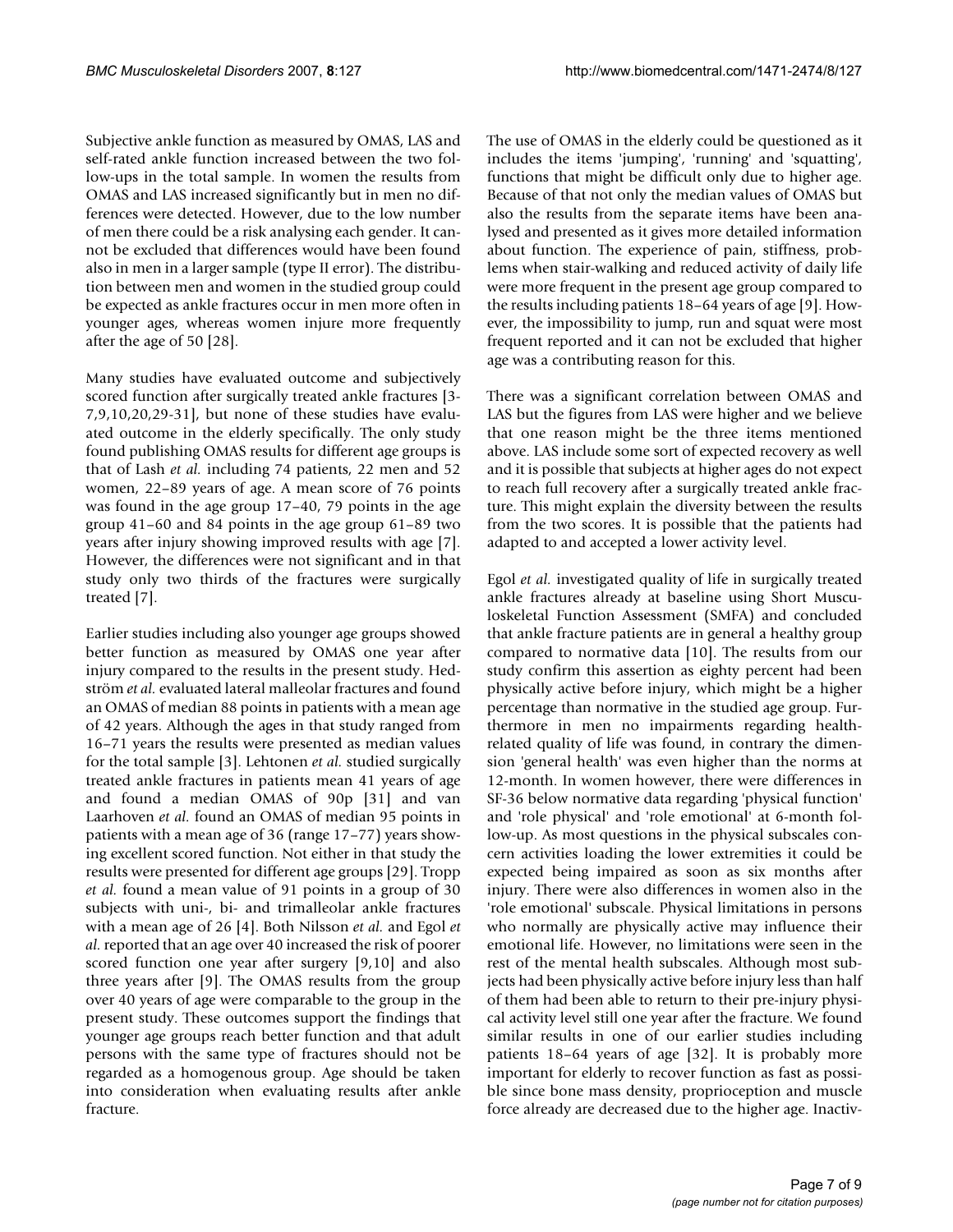ity might lead to decreased physical function which in turn might be a risk of new falls [33].

Until recently ankle fractures have not been regarded as fragility fractures [34-36] but a review by Court-Brown and Caesar (2006) revealed that at least bi-and trimalleolar fractures should be regarded as osteoporotic as they occur more often in older women and follow the pattern of fragility fractures [37]. Many authors have also presented that severely dislocated fractures are coincided with poor outcome [7,13,38]. The large numbers of severely dislocated fractures in the studied group, many not possible to reduce completely, might be one explanation to the poor outcome. Furthermore almost 80 percent reported different kinds of co-morbidities and half of them were impairments in the musculoskeletal system. It is likely to believe that these figures are representative for the studied age group and this could be another explanation to the poor outcome.

Limitation of this study is the lack of a non-injured control group and information of baseline function before injury. However, the age- and gender matched normative data of the Swedish population regarding SF-36 was available. Furthermore we recorded some pre-injury information about physical activity level although first at six month follow-up and we are aware that this information might be uncertain. Finally our study included a followup time of only one year. It is probably even more important to follow the elderly over a longer time as functions recover more slowly compared to younger age groups. Future studies are needed to elucidate whether outcomes improve or impair with time.

## **Conclusion**

In conclusion, one year after surgically treated ankle fractures a majority of patients continue to have symptoms and reported functional limitations. However, SF-36 scores indicate that only females had a functional status lower than age- and gender matched normative data. Sixty percent or more of the patients reported pain, swelling, problems when stair-climbing and had reduced activities of daily life. Less than half of the subjects had returned to their pre-injury physical activity level. Most fractures were bi- and trimalleolar and most cases having a postoperative residual displacement. Future studies in the elderly are needed including larger samples able to analyse if subgroups are at higher risk of poor outcome. Furthermore the results should be followed over a longer time to elucidate whether outcomes improve or impair with time.

## **Competing interests**

The author(s) declare that they have no competing interests.

#### **Authors' contributions**

GN participated in the design of the study, collected the data, performed the statistical analyses, and drafted the manuscript. KJ examined all the radiographs. CE participated in the design of the study, and in the progress and revision of the manuscript. ME was responsible for identifying and including the patients, and participated in the progress and revision of the manuscript. All authors read and approved the final manuscript.

#### **Acknowledgements**

We would like to thank all the subjects who volunteered for this study, Per Nyberg at the Primary Healthcare Research Department, Skane County Council for statistical advice, the Faculty of Medicine at Lund University and the Skane County Council, Primary Healthcare Research for financial support

#### **References**

- 1. Kannus P, Parkkari J, Niemi S, Palvanen M: **[Epidemiology of oste](http://www.ncbi.nlm.nih.gov/entrez/query.fcgi?cmd=Retrieve&db=PubMed&dopt=Abstract&list_uids=8967708)[porotic ankle fractures in elderly persons in Finland.](http://www.ncbi.nlm.nih.gov/entrez/query.fcgi?cmd=Retrieve&db=PubMed&dopt=Abstract&list_uids=8967708)** *Ann Intern Med* 1996, **125:**975-8.
- 2. Kannus P, Palvanen M, Niemi S, Parkkari J, Järvinen M: **[Increasing](http://www.ncbi.nlm.nih.gov/entrez/query.fcgi?cmd=Retrieve&db=PubMed&dopt=Abstract&list_uids=12231418) [number and incidence of low-trauma ankle fractures in eld](http://www.ncbi.nlm.nih.gov/entrez/query.fcgi?cmd=Retrieve&db=PubMed&dopt=Abstract&list_uids=12231418)erly people: Finnish statistics during 1970–2000 and projec[tions for the future.](http://www.ncbi.nlm.nih.gov/entrez/query.fcgi?cmd=Retrieve&db=PubMed&dopt=Abstract&list_uids=12231418)** *Bone* 2002, **31:**430-3.
- 3. Hedström M, Ahl T, Dalen N: **[Early postoperative ankle exer](http://www.ncbi.nlm.nih.gov/entrez/query.fcgi?cmd=Retrieve&db=PubMed&dopt=Abstract&list_uids=8131334)[cise. A study of postoperative lateral malleolar fractures.](http://www.ncbi.nlm.nih.gov/entrez/query.fcgi?cmd=Retrieve&db=PubMed&dopt=Abstract&list_uids=8131334)** *Clin Orthop* 1994, **300:**193-6.
- 4. Tropp H, Norlin R: **[Ankle performance after ankle fracture: a](http://www.ncbi.nlm.nih.gov/entrez/query.fcgi?cmd=Retrieve&db=PubMed&dopt=Abstract&list_uids=7767451) [randomized study of early mobilization.](http://www.ncbi.nlm.nih.gov/entrez/query.fcgi?cmd=Retrieve&db=PubMed&dopt=Abstract&list_uids=7767451)** *Foot Ankle* 1995, **16:**79-83.
- 5. Low CK, Pang HY, Wong HP, Low YP: **[A retrospective evaluation](http://www.ncbi.nlm.nih.gov/entrez/query.fcgi?cmd=Retrieve&db=PubMed&dopt=Abstract&list_uids=9208068) [of operative treatment of ankle fractures.](http://www.ncbi.nlm.nih.gov/entrez/query.fcgi?cmd=Retrieve&db=PubMed&dopt=Abstract&list_uids=9208068)** *Ann Acad Med Singapore* 1997, **26(2):**172-174.
- 6. Ponzer S, Nåsell H, Bergman B, Törnkvist H: **[Functional outcome](http://www.ncbi.nlm.nih.gov/entrez/query.fcgi?cmd=Retrieve&db=PubMed&dopt=Abstract&list_uids=10406704) [and quality of life patients with Type B ankle fractures: a](http://www.ncbi.nlm.nih.gov/entrez/query.fcgi?cmd=Retrieve&db=PubMed&dopt=Abstract&list_uids=10406704) [two-year follow up study.](http://www.ncbi.nlm.nih.gov/entrez/query.fcgi?cmd=Retrieve&db=PubMed&dopt=Abstract&list_uids=10406704)** *J Orthop Trauma* 1999, **13:**363-8.
- 7. Lash N, Horne G, Fielden J, Devane P: **[Ankle fractures: Functional](http://www.ncbi.nlm.nih.gov/entrez/query.fcgi?cmd=Retrieve&db=PubMed&dopt=Abstract&list_uids=12534384) [and lifestyle outcomes at 2 years.](http://www.ncbi.nlm.nih.gov/entrez/query.fcgi?cmd=Retrieve&db=PubMed&dopt=Abstract&list_uids=12534384)** *ANZ J Surg* 2002, **72:**724-730.
- 8. Day G, Swanson C, Hulcombe B: **[Operative treatment of ankle](http://www.ncbi.nlm.nih.gov/entrez/query.fcgi?cmd=Retrieve&db=PubMed&dopt=Abstract&list_uids=11249218) [fractures: A minimum ten-year follow-up.](http://www.ncbi.nlm.nih.gov/entrez/query.fcgi?cmd=Retrieve&db=PubMed&dopt=Abstract&list_uids=11249218)** *Foot Ankle* 2001, **22:**102-6.
- 9. Nilsson GM, Jonsson K, Ekdahl CS, Eneroth M: **Unsatisfactory outcome following surgical intervention of ankle fractures.** *Foot and Ankle Surgery* 2005, **11:**11-16.
- 10. Egol KA, Tejwani NC, Walsh MG, Capla EL, Koval KJ: **[Predictors of](http://www.ncbi.nlm.nih.gov/entrez/query.fcgi?cmd=Retrieve&db=PubMed&dopt=Abstract&list_uids=16651571) [short-term functional outcome following ankle fracture sur](http://www.ncbi.nlm.nih.gov/entrez/query.fcgi?cmd=Retrieve&db=PubMed&dopt=Abstract&list_uids=16651571)[gery.](http://www.ncbi.nlm.nih.gov/entrez/query.fcgi?cmd=Retrieve&db=PubMed&dopt=Abstract&list_uids=16651571)** *J Bone Joint Surg Am* 2006, **88:**974-9.
- 11. Fink HA, Ensrud KE, Nelson DB, Kerani RP, Schreiner PJ, Zhao Y, Cummings SR, Nevitt MC: **[Disability after clinical fracture in](http://www.ncbi.nlm.nih.gov/entrez/query.fcgi?cmd=Retrieve&db=PubMed&dopt=Abstract&list_uids=12577187) [postmenopausal women with low bone density: the fracture](http://www.ncbi.nlm.nih.gov/entrez/query.fcgi?cmd=Retrieve&db=PubMed&dopt=Abstract&list_uids=12577187) [intervention trial \(FIT\).](http://www.ncbi.nlm.nih.gov/entrez/query.fcgi?cmd=Retrieve&db=PubMed&dopt=Abstract&list_uids=12577187)** *Osteoporos Int* 2003, **14:**69-76.
- 12. Ho PY, Tang N, Law SW, Tsui HF, Lam TP, Leung KS: **[A prospective](http://www.ncbi.nlm.nih.gov/entrez/query.fcgi?cmd=Retrieve&db=PubMed&dopt=Abstract&list_uids=16760549) [case-control study of ankle fracture in postmenopausal](http://www.ncbi.nlm.nih.gov/entrez/query.fcgi?cmd=Retrieve&db=PubMed&dopt=Abstract&list_uids=16760549) [women.](http://www.ncbi.nlm.nih.gov/entrez/query.fcgi?cmd=Retrieve&db=PubMed&dopt=Abstract&list_uids=16760549)** *Hong Kong Med J* 2006, **12:**208-11.
- 13. Olerud C, Molander H: **[A scoring scale for symptom evaluation](http://www.ncbi.nlm.nih.gov/entrez/query.fcgi?cmd=Retrieve&db=PubMed&dopt=Abstract&list_uids=6437370) [after ankle fracture.](http://www.ncbi.nlm.nih.gov/entrez/query.fcgi?cmd=Retrieve&db=PubMed&dopt=Abstract&list_uids=6437370)** *Arch Orthop Trauma Surg* 1984, **103:**190-4.
- 14. Olerud C, Molander H: **[Bi- and trimalleolar ankle fractures](http://www.ncbi.nlm.nih.gov/entrez/query.fcgi?cmd=Retrieve&db=PubMed&dopt=Abstract&list_uids=3086009) [operated on with nonrigid internal fixation.](http://www.ncbi.nlm.nih.gov/entrez/query.fcgi?cmd=Retrieve&db=PubMed&dopt=Abstract&list_uids=3086009)** *Clin Orthop* 1986, **206:**253-60.
- 15. Rose A, Lee RJ, Williams RM, Thomson LC, Forsyth A: **[Functional](http://www.ncbi.nlm.nih.gov/entrez/query.fcgi?cmd=Retrieve&db=PubMed&dopt=Abstract&list_uids=11049145) [instability in non-contact ankle ligament injuries.](http://www.ncbi.nlm.nih.gov/entrez/query.fcgi?cmd=Retrieve&db=PubMed&dopt=Abstract&list_uids=11049145)** *Br J Sports Med* 2000, **34:**352-8.
- 16. Ware JE, Sherbourne CD: **[The MOS 36-item short-form health](http://www.ncbi.nlm.nih.gov/entrez/query.fcgi?cmd=Retrieve&db=PubMed&dopt=Abstract&list_uids=1593914) [survey \(SF-36\). I. Conceptual framework and item selection.](http://www.ncbi.nlm.nih.gov/entrez/query.fcgi?cmd=Retrieve&db=PubMed&dopt=Abstract&list_uids=1593914)** *Med Care* 1992, **30:**473-83.
- 17. Sullivan M, Karlsson J, Ware JE: **SF-36 Hälsoenkät: Swedish manual and interpretation guide.** *Gothenburg: Health Care Unit, Medical Faculty, Sahlgrenska University Hospital* 1994. (In Swedish)